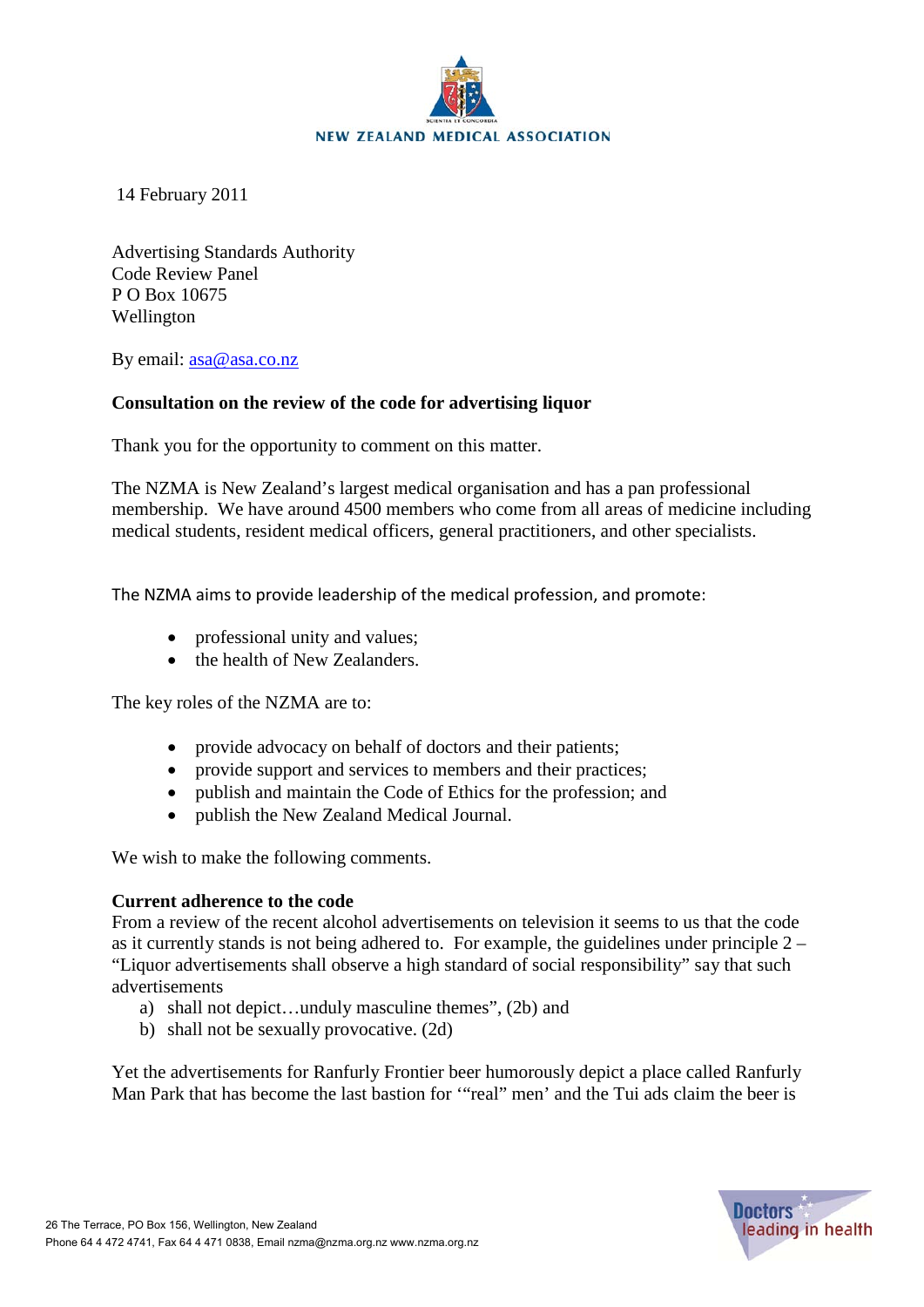brewed by "gorgeous women". Both of these advertisements seem to be in breach of the above guidelines. It makes us wonder how effective the current code actually is? We believe that the code needs to be strengthen and more vigorously enforced (see our comments below) to ensure that these sorts of breaches do not continue.

### **"Glamour"**

Principle 1(b) states that '[l]iquor advertisements shall not **glamorise** liquor or association with it". While we agree that the term "glamour" should remain we note that in today's society the term or vision of glamour may no longer be on point. While young drinkers today may not necessarily associate - or want to associate - drinking with glamour, the advertisements of today do direct them to associate drinking certain brands with a measure of being "cool" or part of the "in crowd". We are not sure that the current language of the code covers this and believe that this needs to be addressed.

#### **Enforcement**

We have already indicated our concern that the current code does not appear to be being adhered to or properly enforced. We also have concerns about the effectiveness of the enforcement mechanism in those instances where it is used. The sanction of having an advertisement removed and receiving a possible fine is underwhelming however, for a large brewery. Further, even if the advertisement is subsequently removed the impact has already been felt. For this reason it is our view that more effort must be made to ensure that inappropriate and/or irresponsible advertising never makes it past the approval stage.

# **Liquor Advertising Pre-Vetting System (LAPS)**

The code states that pre-vetting is "strongly recommended". Given the impact that even a short term of irresponsible advertising can have on people before the advertisement is pulled it is our view that LAPS should be compulsory for every organisation which has agreed to abide by the code.

## **Advertising Standards Complaints Board (ASCB)**

We note that the current ASCB is comprised of 5 public members and 4 industry members. In respect of liquor advertising (and also direct to consumer advertising which we accept is outside the ambit of this review) we would like to see at least one person with public health expertise on the Board.

## **Code for advertising liquor and Code for Naming, Labelling, Packaging and Promotion of Liquor.**

We believe that the above two Codes should be combined under one. In particular, if a complaint is raised in respect of matters arising under both codes there should be the ability to have these matters dealt with together rather than separately.